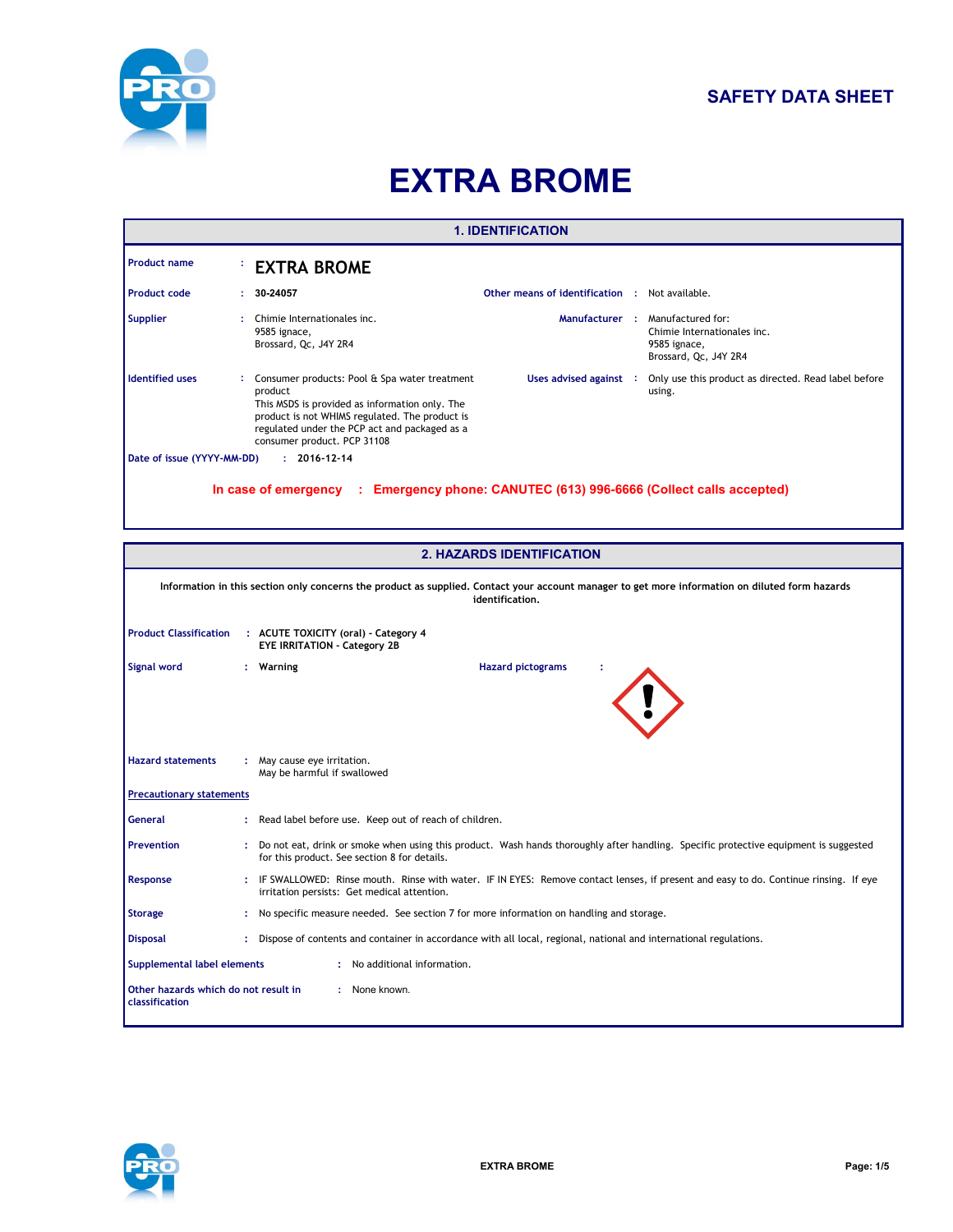| 3. COMPOSITION/INFORMATION ON INGREDIENTS                            |                   |            |  |  |  |  |
|----------------------------------------------------------------------|-------------------|------------|--|--|--|--|
| Substance/mixture<br>Substance                                       |                   |            |  |  |  |  |
| Ingredient name                                                      | <b>CAS number</b> | $%$ (w/w)  |  |  |  |  |
| 1-bromo-3-chloro-5,5-dimethylimidazolidine-2,4-dione                 | 16079-88-2        | $60 - 100$ |  |  |  |  |
|                                                                      |                   |            |  |  |  |  |
| Occupational exposure limits, if available, are listed in Section 8. |                   |            |  |  |  |  |

|                                            | <b>4. FIRST AID MEASURES</b>                                                                                                                                                                                    |  |  |  |  |
|--------------------------------------------|-----------------------------------------------------------------------------------------------------------------------------------------------------------------------------------------------------------------|--|--|--|--|
| Description of required first aid measures |                                                                                                                                                                                                                 |  |  |  |  |
| Eye contact                                | In case of contact with eyes, flush with fresh water. Check for and remove any contact lenses. Continue rinsing. If irritation persists, get<br>medical attention. Get medical attention if irritation persist. |  |  |  |  |
| <b>Skin contact</b>                        | Get medical attention if irritation occur.                                                                                                                                                                      |  |  |  |  |
| Ingestion                                  | Rinse mouth with water. Do not induce vomiting unless directed to do so by medical personnel. Get medical attention if symptoms occur.<br>Get medical attention if you feel unwell.                             |  |  |  |  |
| <b>Inhalation</b>                          | Move victim to fresh air and keep at rest in a position comfortable for breathing. Get medical attention if adverse health effects persist or<br>are severe. Maintain an open airway.                           |  |  |  |  |
|                                            | Most important symptoms/effects, acute and delayed                                                                                                                                                              |  |  |  |  |
| Eye contact                                | Adverse symptoms may include the following:<br>irritation<br>watering<br>redness                                                                                                                                |  |  |  |  |
| <b>Skin contact</b>                        | No specific symptoms under normal use conditions.                                                                                                                                                               |  |  |  |  |
| Ingestion                                  | Adverse symptoms may include the following:<br>stomach pains<br>nausea or vomiting<br>headache<br>diarrhea                                                                                                      |  |  |  |  |
| <b>Inhalation</b>                          | No specific symptoms under normal use conditions.                                                                                                                                                               |  |  |  |  |
| Notes to physician                         | Treat symptomatically. Contact poison treatment specialist immediately if large quantities have been ingested or inhaled.                                                                                       |  |  |  |  |
| See toxicological information (Section 11) |                                                                                                                                                                                                                 |  |  |  |  |

| <b>5. FIRE-FIGHTING MEASURES</b> |  |
|----------------------------------|--|
|                                  |  |

| <b>Extinguishing media</b>                         |                                                                                                                                                                                                 |
|----------------------------------------------------|-------------------------------------------------------------------------------------------------------------------------------------------------------------------------------------------------|
| Suitable extinguishing media                       | Use an extinguishing agent suitable for the surrounding fire.                                                                                                                                   |
| Unsuitable extinguishing media                     | None known.                                                                                                                                                                                     |
| Specific hazards arising from the<br>chemical      | No specific fire or explosion hazard.                                                                                                                                                           |
| Hazardous thermal decomposition products           | Decomposition products may include the following materials:<br>carbon dioxide<br>carbon monoxide<br>nitrogen oxides<br>halogenated compounds                                                    |
| Special fire-fighting procedures                   | Promptly isolate the scene by removing all persons from the vicinity of the incident if there is a fire. No action should be taken<br>involving any personal risk or without suitable training. |
| Special protective equipment for fire-<br>fighters | Fire-fighters should wear appropriate protective equipment and self-contained breathing apparatus (SCBA) with a<br>full face-piece operated in positive pressure mode.                          |



Г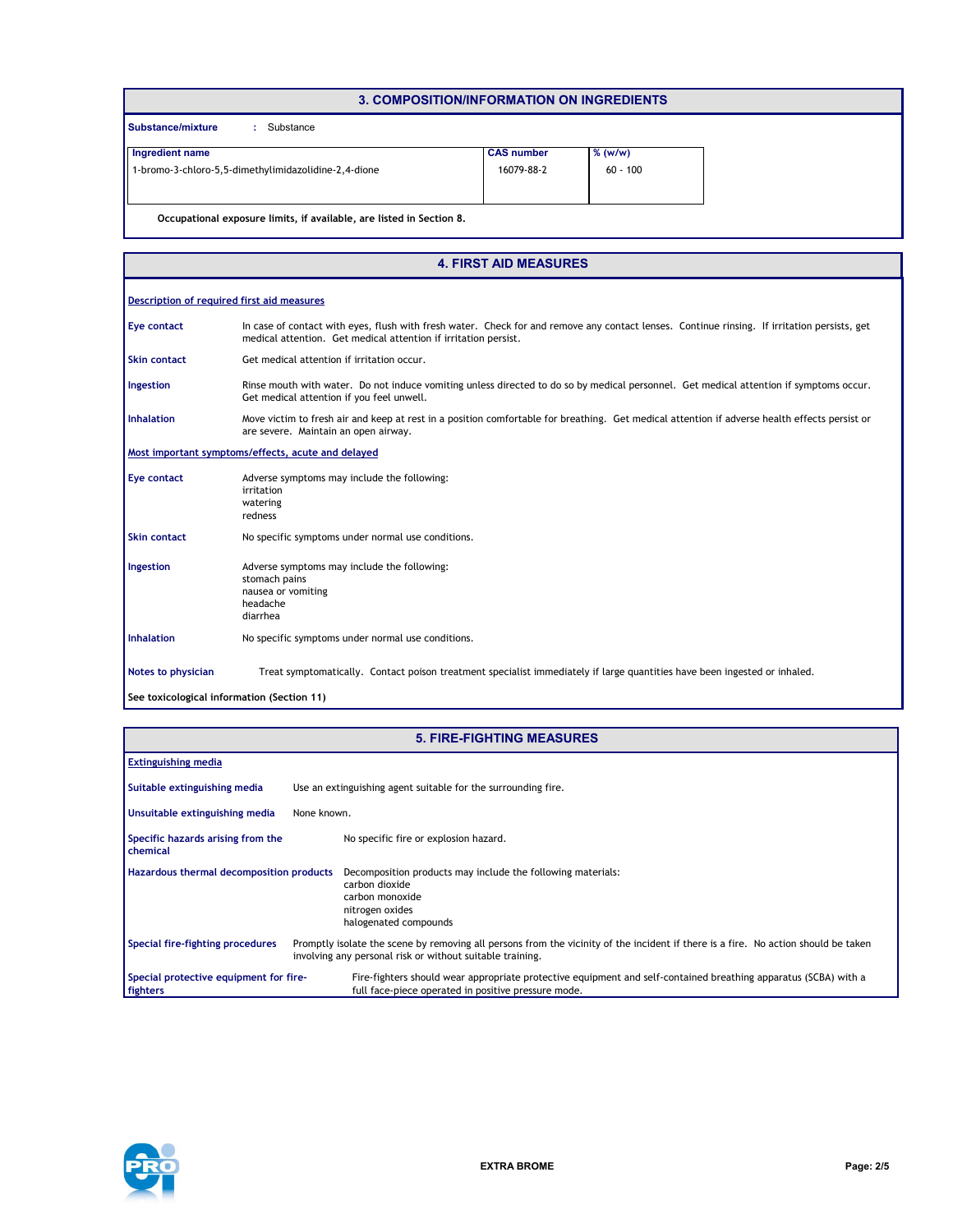#### **6. ACCIDENTAL RELEASE MEASURES**

| <b>Personal precautions</b> | No action shall be taken involving any personal risk or without suitable training. Evacuate surrounding areas. Keep unnecessary and<br>unprotected personnel from entering. Do not touch or walk through spilled material. Initiate spill response procedures if required. |
|-----------------------------|----------------------------------------------------------------------------------------------------------------------------------------------------------------------------------------------------------------------------------------------------------------------------|
| <b>Personal protection</b>  | Put on appropriate personal protective equipment (see Section 8).                                                                                                                                                                                                          |
| <b>Cleaning method</b>      | Contain and collect spillage with non-combustible, absorbent material e.g. sand, earth, vermiculite or diatomaceous earth and place in<br>container for disposal according to local regulations (see Section 13). Use a water rinse for final clean-up.                    |

#### **7. HANDLING AND STORAGE**

| <b>Handling</b>                       | Eating, drinking and smoking should be prohibited in areas where this material is handled, stored and processed. Workers should wash hands<br>and face before eating, drinking and smoking. Remove contaminated clothing and protective equipment before entering eating areas. See<br>Section 8 for additional information on hygiene measures.                                                                 |
|---------------------------------------|------------------------------------------------------------------------------------------------------------------------------------------------------------------------------------------------------------------------------------------------------------------------------------------------------------------------------------------------------------------------------------------------------------------|
| <b>Storage and</b><br>Incompatibility | Store in accordance with local regulations. Keep container tightly closed and sealed until ready for use. Containers that have been opened<br>must be carefully resealed and kept upright to prevent leakage. Do not store in unlabeled containers. Use appropriate containment to avoid<br>environmental contamination. Keep out of reach of children. Store away from incompatible materials (see Section 10). |

#### **8. EXPOSURE CONTROLS/PERSONAL PROTECTION**

| Occupational exposure limits<br>None. |                                                                                                                                                     |
|---------------------------------------|-----------------------------------------------------------------------------------------------------------------------------------------------------|
| Appropriate engineering controls      | Good general ventilation should be sufficient to control worker exposure to airborne contaminants that could arise from the use if<br>this product. |
| Individual protection measures        |                                                                                                                                                     |
| <b>Eye/face protection</b>            | Continued or intense exposures might required to wear safety glasses.                                                                               |
| <b>Hands and Body protection</b>      | No specific protective equipment required under normal use conditions.                                                                              |
| <b>Respiratory protection</b>         | It is suggested to wear dust-protection mask for prolonged or intense exposures.                                                                    |

#### **9. PHYSICAL AND CHEMICAL PROPERTIES**

an d

| <b>Physical state</b>                                          | Solid. [Tablets]    | pH                      | 3.6 [Conc. $(\% w/w)$ : 1%]      | <b>Flash point</b>      | [Product does not sustain]<br>combustion.] |  |  |
|----------------------------------------------------------------|---------------------|-------------------------|----------------------------------|-------------------------|--------------------------------------------|--|--|
| Color                                                          | Off-white.          | <b>Relative density</b> | Not available.                   | <b>Melting point</b>    | 120°C (248°F)                              |  |  |
| <b>Odor</b>                                                    | Pungent. [Slight]   | <b>Viscosity</b>        | Not available.                   | <b>Boiling point</b>    | Not available.                             |  |  |
| Odor threshold                                                 | Not available.      | Vapor pressure          | Not available.                   | Fire point              | Not available.                             |  |  |
| Solubility in water<br>÷                                       | Not available.      | Vapor density           | Not available.                   | <b>Evaporation rate</b> | $:$ <1 (butyl acetate = 1)                 |  |  |
| <b>Decomposition temperature</b>                               | Not available.<br>÷ |                         | <b>Auto-ignition temperature</b> | Not available.          |                                            |  |  |
| Partition coefficient: n-octanol/<br>water                     | Not available.<br>٠ |                         | Flammability (solid, gas)        | Not available.          |                                            |  |  |
| Not available.<br>Lower and upper explosive (flammable) limits |                     |                         |                                  |                         |                                            |  |  |

### **10. STABILITY AND REACTIVITY**

| <b>Reactivity</b>                         |                        | No specific test data related to reactivity available for this product or its ingredients.           |  |  |  |  |
|-------------------------------------------|------------------------|------------------------------------------------------------------------------------------------------|--|--|--|--|
| <b>Chemical stability</b>                 | The product is stable. |                                                                                                      |  |  |  |  |
| Incompatible materials                    | No specific data.      |                                                                                                      |  |  |  |  |
| <b>Conditions to avoid</b>                | No specific data.      |                                                                                                      |  |  |  |  |
| <b>Possibility of hazardous reactions</b> |                        | Under normal conditions of storage and use, hazardous reactions will not occur.                      |  |  |  |  |
| <b>Hazardous decomposition products</b>   |                        | Under normal conditions of storage and use, hazardous decomposition products should not be produced. |  |  |  |  |

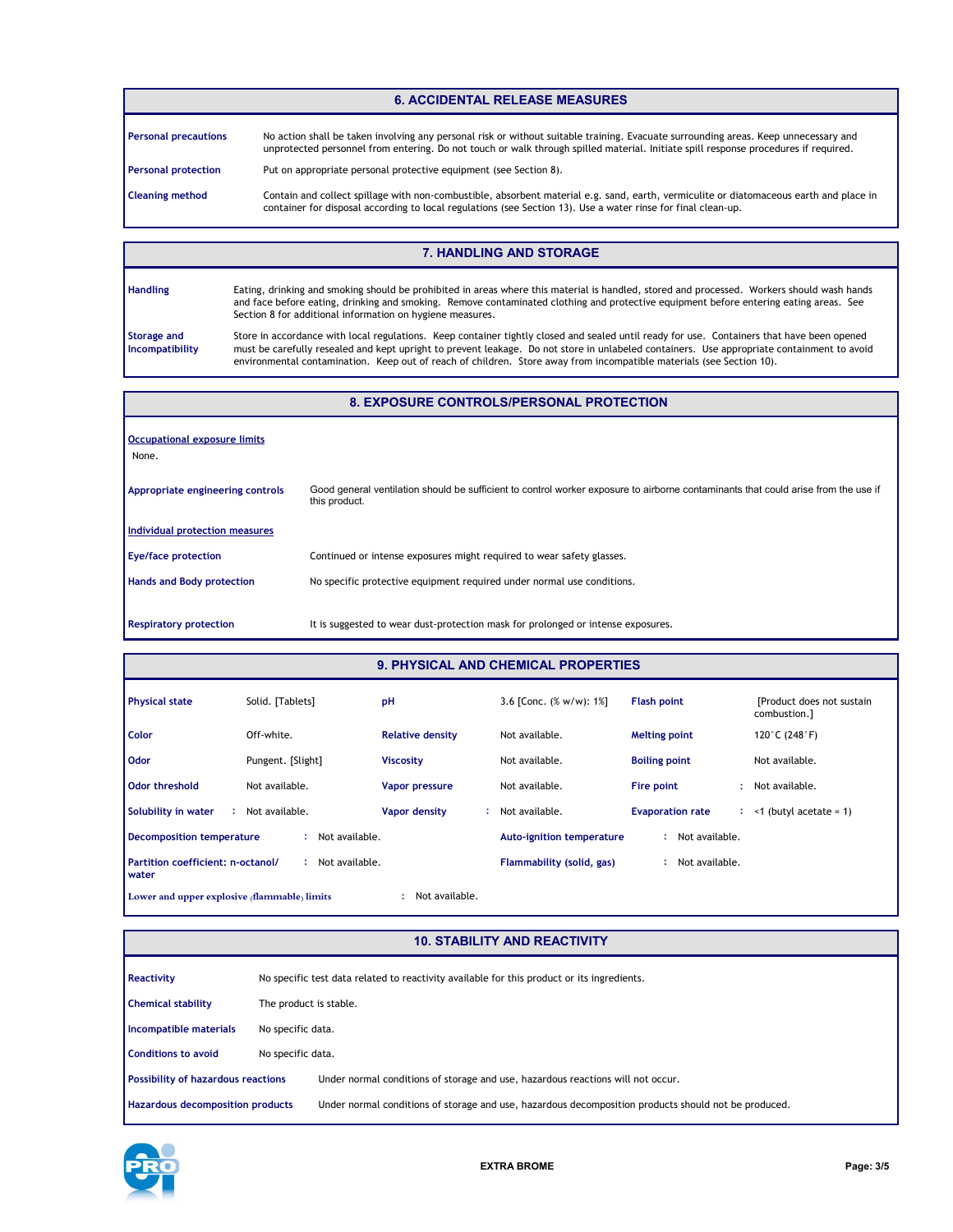| <b>11. TOXICOLOGICAL INFORMATION</b>                     |                                                        |                                                   |                                                                                                            |                                                                                  |                                                   |  |  |
|----------------------------------------------------------|--------------------------------------------------------|---------------------------------------------------|------------------------------------------------------------------------------------------------------------|----------------------------------------------------------------------------------|---------------------------------------------------|--|--|
| Route of exposure                                        | Routes of entry anticipated: Oral, Dermal, Inhalation. |                                                   |                                                                                                            |                                                                                  |                                                   |  |  |
|                                                          | <b>Potential acute health effects</b>                  |                                                   |                                                                                                            |                                                                                  |                                                   |  |  |
| Eye contact                                              | May cause eye irritation.                              |                                                   |                                                                                                            | Adverse symptoms may include the following:<br>irritation<br>watering<br>redness |                                                   |  |  |
| <b>Skin contact</b>                                      |                                                        | No known significant effects or critical hazards. |                                                                                                            |                                                                                  | No specific symptoms under normal use conditions. |  |  |
| Ingestion                                                | Harmful if swallowed.                                  |                                                   | Adverse symptoms may include the following:<br>stomach pains<br>nausea or vomiting<br>headache<br>diarrhea |                                                                                  |                                                   |  |  |
| <b>Inhalation</b>                                        |                                                        | No known significant effects or critical hazards. |                                                                                                            |                                                                                  | No specific symptoms under normal use conditions. |  |  |
| <b>Toxicity data</b>                                     |                                                        |                                                   |                                                                                                            |                                                                                  |                                                   |  |  |
| <b>Product/ingredient name</b>                           |                                                        | <b>Result</b>                                     | <b>Species</b>                                                                                             | <b>Dose</b>                                                                      | <b>Exposure</b>                                   |  |  |
| 1-bromo-3-chloro-5,<br>5-dimethylimidazolidine-2,4-dione |                                                        | LD50 Oral                                         | Rat                                                                                                        | 1390 mg/kg                                                                       |                                                   |  |  |
| Information on toxicological effects                     |                                                        |                                                   |                                                                                                            |                                                                                  |                                                   |  |  |
| <b>Mutagenicity</b>                                      |                                                        | No known significant effects or critical hazards. |                                                                                                            |                                                                                  |                                                   |  |  |
| <b>Teratogenicity</b>                                    |                                                        | No known significant effects or critical hazards. |                                                                                                            |                                                                                  |                                                   |  |  |
| <b>Developmental effects</b>                             |                                                        | No known significant effects or critical hazards. |                                                                                                            |                                                                                  |                                                   |  |  |
| <b>Fertility effects</b>                                 | No known significant effects or critical hazards.      |                                                   |                                                                                                            |                                                                                  |                                                   |  |  |
| Not available.<br><b>Sensitization</b>                   |                                                        |                                                   |                                                                                                            |                                                                                  |                                                   |  |  |
| <b>Carcinogenicity</b>                                   | No known significant effects or critical hazards.      |                                                   |                                                                                                            |                                                                                  |                                                   |  |  |

## **12. ECOLOGICAL INFORMATION**

| <b>Ecotoxicity data</b>                                  |           |                                                      |                                 |                 |
|----------------------------------------------------------|-----------|------------------------------------------------------|---------------------------------|-----------------|
| Product/ingredient name                                  |           | Result                                               | <b>Species</b>                  | <b>Exposure</b> |
| 1-bromo-3-chloro-5,<br>5-dimethylimidazolidine-2,4-dione |           | Acute EC50 0.48 ppm Fresh water                      | Daphnia - Daphnia magna         | 48 hours        |
|                                                          |           | Acute LC50 0.14 ppm Fresh water                      | Fish - Oncorhynchus mykiss      | 96 hours        |
| <b>Persistence and</b><br>degradability                  | : Unknown | Bioaccumulative potential : Unknown Mobility in soil | : Unknown Other adverse effects | : Unknown       |

#### **13. DISPOSAL CONSIDERATIONS**

**Disposal methods** Dispose content and container in accordance with local, regional and national regulation in force.

| <b>14. TRANSPORT INFORMATION</b>                                                                                                                         |                  |                         |                                       |               |                    |  |  |  |
|----------------------------------------------------------------------------------------------------------------------------------------------------------|------------------|-------------------------|---------------------------------------|---------------|--------------------|--|--|--|
|                                                                                                                                                          | <b>UN number</b> | UN proper shipping name | <b>Transport hazard class</b><br>(es) | Packing group | <b>TDG Placard</b> |  |  |  |
| <b>TDG Classification</b>                                                                                                                                | 1479             | OXIDIZING SOLID, N.O.S. | 5.1                                   | $\mathbf{I}$  | 芒                  |  |  |  |
| Product classified as per the following sections of the Transportation of Dangerous Goods Regulations: 2.23-2.25 (Class 5), 2.7 (Marine pollutant mark). |                  |                         |                                       |               |                    |  |  |  |
| The marine pollutant mark is not required when transported by road or rail.                                                                              |                  |                         |                                       |               |                    |  |  |  |
| <b>Additional</b><br>See shipping documents for specific information on DOT, IMDG or IATA                                                                |                  |                         |                                       |               |                    |  |  |  |

**Additional information**